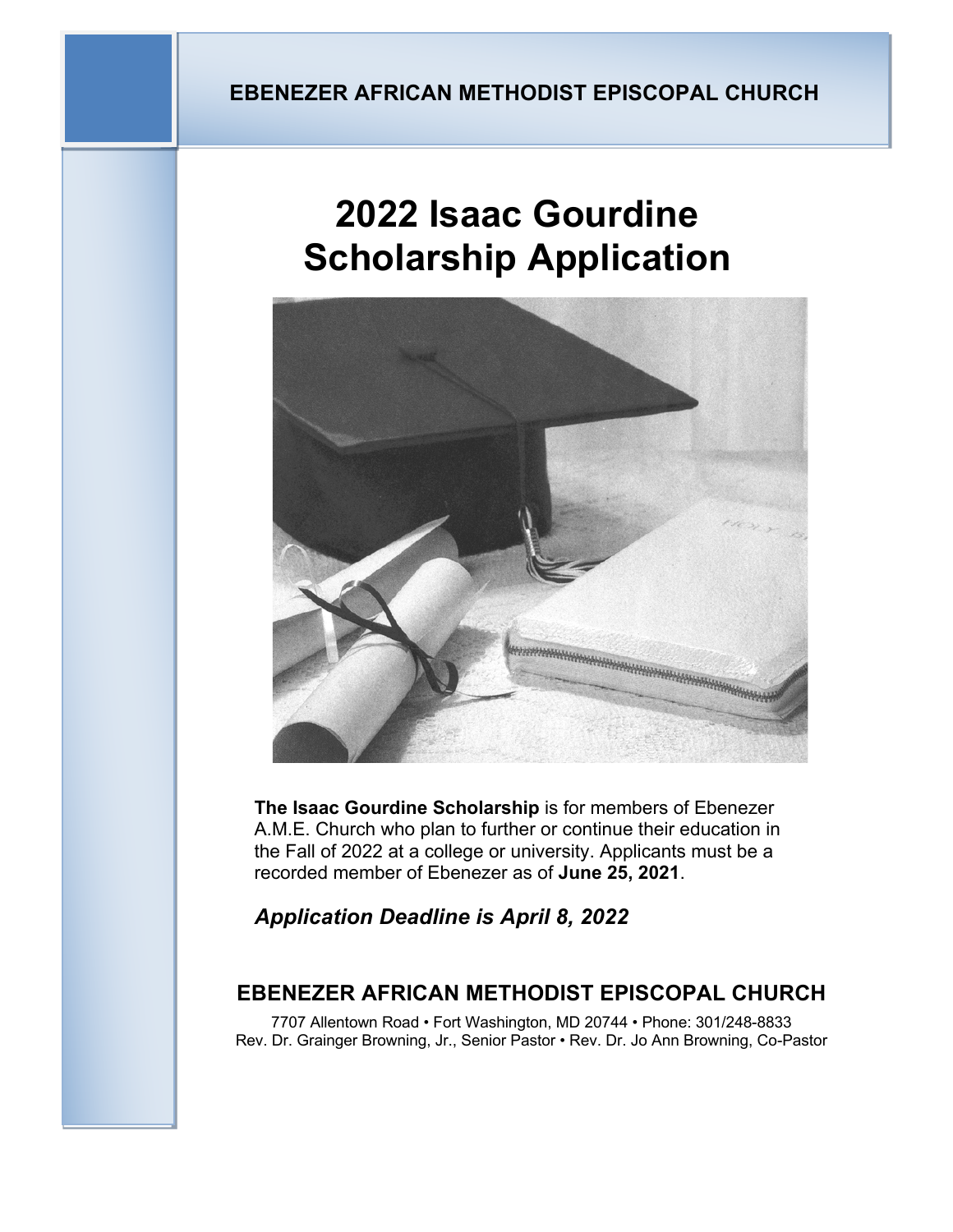Dear Ebenezer Scholarship Applicant:

**PRAISE THE LORD!** Brother Isaac Gourdine's Family is blessed to provide the Isaac Gourdine Scholarship to qualified students who plan to continue their education at a college or university in the Fall of 2022. **(Please see requirements below)**.

The Isaac Gourdine Scholarship is given to young men and women of Ebenezer who are eligible for graduation from a high school or an alumni of a school in Prince George's County and are planning to further or continue their education in the Fall of 2022. Scholarship applicants should be recorded members of Ebenezer as of **June 25, 2021**.

Each year the Ebenezer Church Family looks forward to encouraging our members to obtain a richer educational experience. May God continue to bless you in your efforts to achieve your educational goals.

Yours in Christ's Love and Power,

Krs Die GeorgeBeaming

Rev. Dr. Grainger Browning, Jr., Senior Pastor

Pu. Dr. Joann Brown

Rev. Dr. Jo Ann Browning,

Co-Pastor

#### **REQUIREMENTS**

To be eligible for this scholarship you must:

- 1. Be a recorded member of Ebenezer A.M.E. Church as of **June 25, 2021**.
- 2. Be eligible to further your education in the Fall of 2022 at a college or university as an undergraduate student.
- 3. Be a participant in more than one specified Ebenezer A.M.E. Church ministry or activity and currently an active member of at least one community organization.
- 4. Submit **one** 250-word essay on the following topic:

#### • **Community Service: "One person can make a difference"**

- 5. Submit an official Letter of Acceptance or proof of your enrollment for the Fall 2022 semester at a college or university.
- 6. Submit the completed typed application and all required supporting documentation via email at scholarships@ebenezerame.org by **April 8, 2022**
- 7. Submit the completed application and all required supporting documentation via email to scholarships@ebenezerame.org. ALL INFORMATION MUST BE SUBMITTED ELECTRONICALLY IN ONE PDF DOCUMENT TO THE EMAIL ADDRESS ABOVE

*.*

#### Scholarship Ministry Contact Information

- **Scholarship Ministry email address: scholarships@ebenezerame.org**
- **Scholarship Ministry telephone number: (301) 248-3081**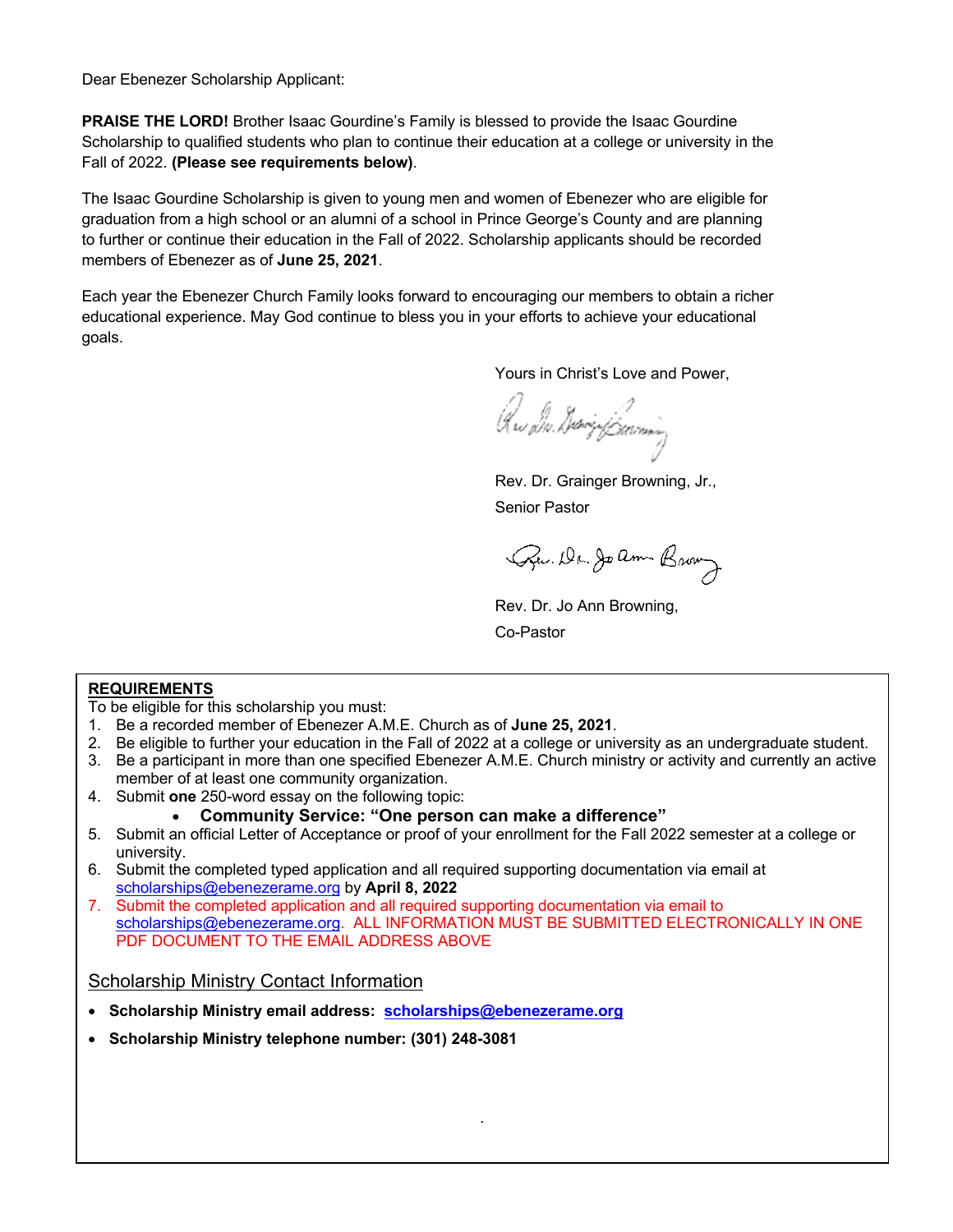#### **EBENEZER AFRICAN METHODIST EPISCOPAL CHURCH**

7707 Allentown Road • Fort Washington, MD 20744 • 301/248-8833

Rev. Dr. Grainger Browning, Jr., Senior Pastor • Rev. Dr. Jo Ann Browning, Co-Pasto**r**

## **PRINT or TYPED applications and supporting materials must be received by April 8, 2022 in ONE PDF document**

#### **1. CONTINUING EDUCATION IN THE FALL 2022 (PLEASE PRINT OR TYPE INFORMATION)**

|                                                                | Last          |          | First                                                                             | Middle       |
|----------------------------------------------------------------|---------------|----------|-----------------------------------------------------------------------------------|--------------|
|                                                                |               |          |                                                                                   |              |
|                                                                | <b>Street</b> |          |                                                                                   |              |
|                                                                |               |          | Telephone ( )                                                                     |              |
| City                                                           | State         | Zip Code |                                                                                   |              |
|                                                                |               |          |                                                                                   |              |
|                                                                |               |          |                                                                                   |              |
| <b>2. ACADEMIC BACKGROUND</b>                                  |               |          |                                                                                   |              |
|                                                                |               |          |                                                                                   |              |
|                                                                | Name          |          | City                                                                              | <b>State</b> |
| <b>Academic Honors:</b>                                        |               |          |                                                                                   |              |
|                                                                |               |          | ,我们也不会有一个人的人,我们也不会有一个人的人,我们也不会有一个人的人,我们也不会有一个人的人,我们也不会有一个人的人。""我们的人,我们也不会有一个人的人,我 |              |
|                                                                |               |          |                                                                                   |              |
| High School/College activities in which you have participated: |               |          |                                                                                   |              |
|                                                                |               |          |                                                                                   |              |
|                                                                |               |          |                                                                                   |              |
| <b>3. MEMBERSHIP INFORMATION</b>                               |               |          |                                                                                   |              |
|                                                                |               |          |                                                                                   |              |
|                                                                |               |          | List church ministries in which you have actively participated: ________________  |              |
|                                                                |               |          | List community service/outreach you have done within the past four years:         |              |

 $\_$